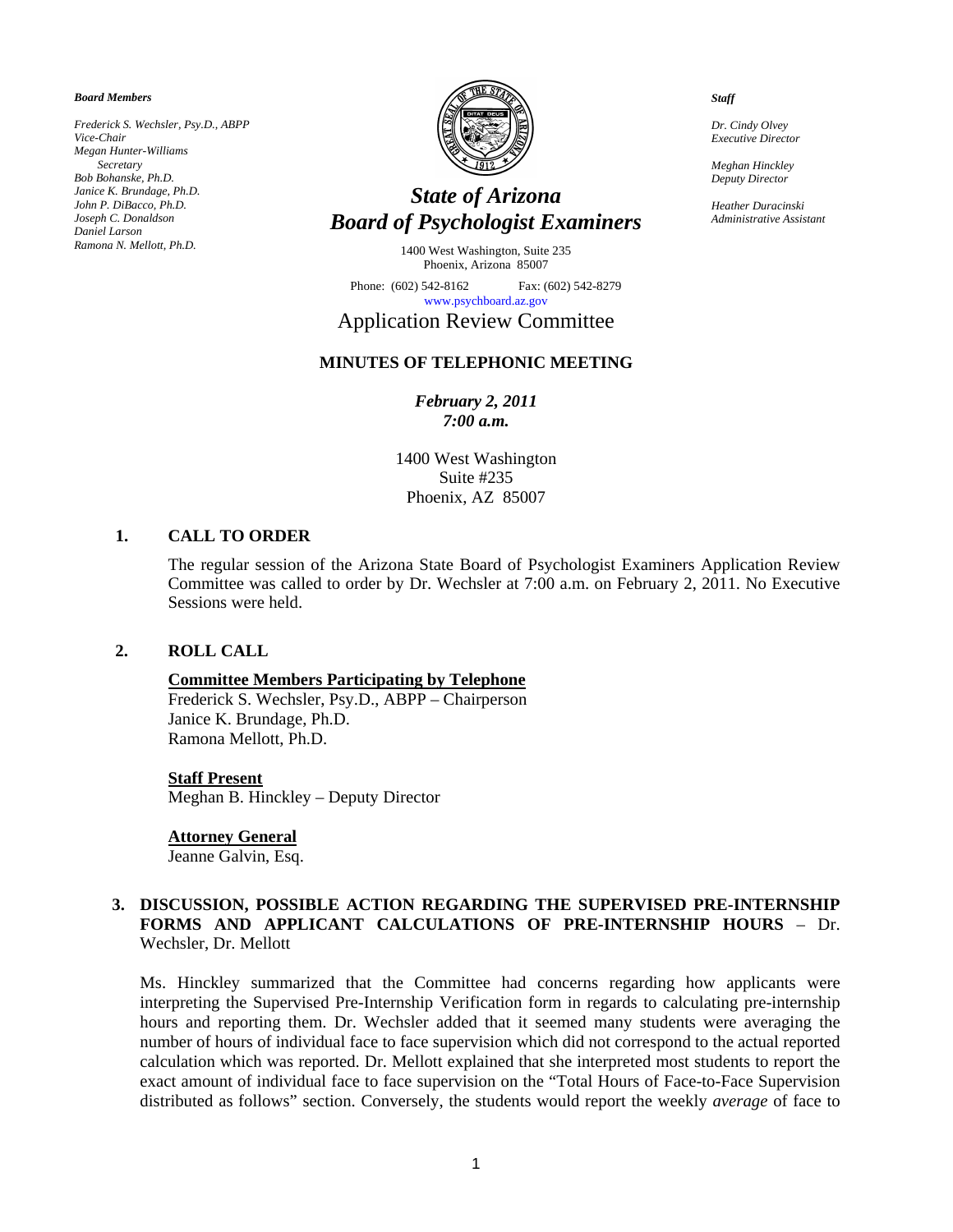face supervision received on the section "Hours of Face-to-Face Supervision Per Week distributed as follows." Dr. Mellott explained that not all students receive *exactly* 1 hour individual face to face supervision per 20 hours worked each week usually due to other extenuating factors; most students on *average* receive the one hour face to face individual supervision and that is how she interpreted those numbers when she was on the ARC and substantively reviewed the applications. Dr. Mellott suggested possibly revising the pre-internship form to include more clarification of that particular question. Dr. Wechsler thanked Dr. Mellott for her participation and clarification of the issue. Dr. Mellott exited the telephonic meeting.

# **4. DISCUSSION/DECISION REGARDING APPROVAL OF APPLICANTS–** Dr. Wechsler

# **Requesting Approval for Examination**

Dorsey Demapan-Diaz, Psy.D. – Committee members proceeded with a substantive review of Dr. Diaz's application. Upon review, the Committee noted that Dr. Diaz' supervisor failed to have listed *EPS 670 (Spring 2003): Introduction to Professional Problems (Spring 2003)* in the Scientific and Professional Ethics core content area, which may not fulfill the requirements of A.R.S. §32-2071(A)(4)(a). Thus, Dr. Pardee was deficient 3 semester credits, or the equivalent, in the Scientific and Professional Ethics core content area and requested copies of an official course catalog description or course syllabi from the dates the course was completed. Secondly, upon review of the Supervised Internship Experience Verification form, the Committee noted that the internship site was not completed, and questions #21 and #26 needed clarification. In addition, Dr. Collins, the supervisor, calculated that Dr. Pardee worked "30-40" hours per week. The Committee requested that Dr. Collins further clarify or calculate a weekly average for the internship hours Dr. Pardee worked. Lastly, the Committee requested documentation that the internship was completed in its entirety. The Committee recommended issuing Dr. Pardee a Request for Additional Information and Documentation (RAID) in order to clarify the discrepancies in her application.

Dr. Brundage made a motion, seconded by Dr. Wechsler, issuing Dr. Pardee a Request for Additional Information and Documentation (RAID) in order to clarify the discrepancies in her application. The motion carried (2-0).

# **Requesting Approval for Examination & Licensure**

Suzana Adams, Psy.D. – Committee members proceeded with a substantive review of Dr. Adams' re-application. Upon review, the Committee noted that the materials submitted were complete and fulfilled the requirements of statutes and rules. It was the consensus of the Committee to move Dr. Adams' application forward to the full Board for review and approval to take the EPPP and licensure upon receipt of a passing score and the pro-rated licensure fee.

Ashley Franklin, Psy.D. – Committee members proceeded with a substantive review of Dr. Franklin's application. The committee noted that upon review of the Supervised Pre-internship Experience Verification form from Florida Institute of Technology/Dr. Mulligan, for the practicum sites Counseling and Psychological Services (08/08 – 05/09), Psychological Affiliates  $(01/09 - 05/09)$ , Brevard County Jail  $(01/08 - 08/08)$ , Community Psychological Services (05/07 – 12/07), and Family Learning Program (11/06 – 11/09), Dr. Mulligan indicated the Dr. Franklin received zero total hours of individual supervision which does not fulfill the requirements of A.R.S. § 32-2071(E)(c). The Committee recommended issuing Dr. Franklin a Request for Additional Information and Documentation (RAID) regarding the clarification of the calculations and deficiencies in her Supervise Pre-internship Experience Verification form.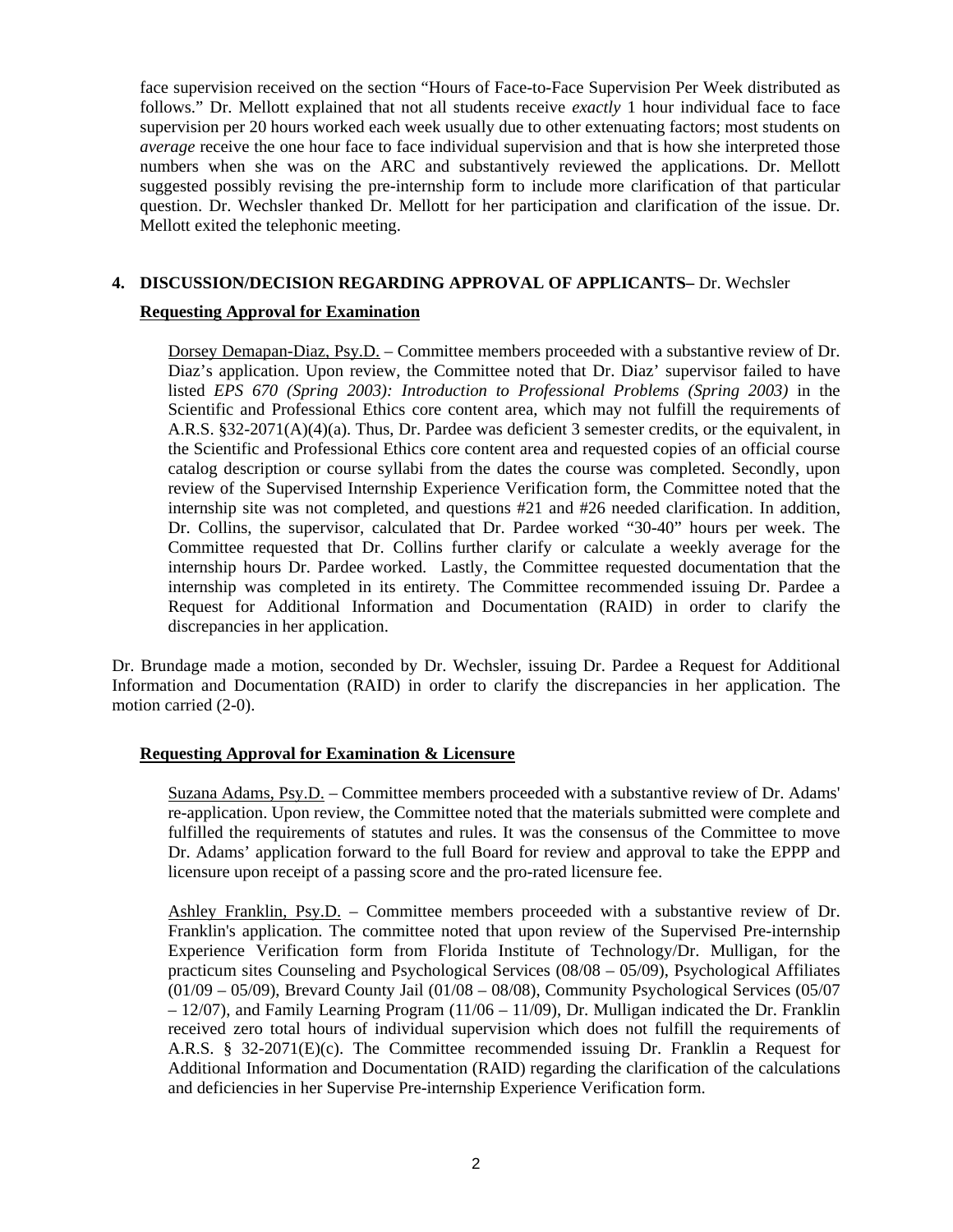Cindy Tuttle Rollins, Ph.D. – Committee members proceeded with a substantive review of Dr. Tuttle Rollins' application and subsequent submission. Upon review, the Committee noted that the materials submitted were complete and fulfilled the requirements of statutes and rules. It was the consensus of the Committee to move Dr. Tuttle Rollins' application forward to the full Board for review and approval to take the EPPP and licensure upon receipt of a passing score and the pro-rated licensure fee.

Donell Barnett, Psy.D. – Committee members proceeded with a substantive review of Dr. Barnett's application. Upon review of the Supervised Pre-internship Experience Verification form, the committee calculated that Dr. Barnett received 730.5 hours at OK Office of Juvenile Corrections (07/08 – 06/09) and 226 hours at Northcare for Kids (10/06 – 06/08), for a total of 956.5 supervised pre-internship hours. While Dr. Barnett completed a total of 2956.5 hours of supervised experience, he remained deficient 43.5 hours to become licensed. It was the consensus of the committee to recommend approval for Dr. Barnett to take the national exam; however, he would also be issued a RAID letter regarding his supervision deficiencies.

Jennifer Jones, Psy.D. – Dr. Wechsler recused himself from this application. Due to a lack of quorum, this application was moved to the full Board for substantive review.

Julia Lesselyong, Psy.D. – Committee members proceeded with a substantive review of Dr. Lesselyong's application and subsequent submissions. Upon review, the Committee noted that the materials submitted were complete and fulfilled the requirements of statutes and rules. It was the consensus of the Committee to move Dr. Lesselyong's application forward to the full Board for review and approval to take the EPPP and licensure upon receipt of a passing score and the prorated licensure fee.

Kimberly Thiessen, Psy.D. – Committee members proceeded with a substantive review of Dr. Thiessen's re-application and subsequent submissions. Upon review, the Committee noted that the materials submitted were complete and fulfilled the requirements of statutes and rules. It was the consensus of the Committee to move Dr. Thiessen's application forward to the full Board for review and approval to take the EPPP and licensure upon receipt of a passing score and the prorated licensure fee.

Michael Wagner, Ph.D. – Committee members proceeded with a substantive review of Dr. Wagner's application and subsequent submissions. Upon review, the Committee noted that the materials submitted were complete and fulfilled the requirements of statutes and rules. It was the consensus of the Committee to move Dr. Wagner's application forward to the full Board for review and approval to take the EPPP and licensure upon receipt of a passing score and the prorated licensure fee.

Sharon Zygowicz, Ph.D. – Committee members proceeded with a substantive review of Dr. Zygowicz's application and subsequent submissions. Upon review, the Committee noted that the materials submitted were complete and fulfilled the requirements of statutes and rules. It was the consensus of the Committee to move Dr. Zygowicz's application forward to the full Board for review and approval to take the EPPP and licensure upon receipt of a passing score and the prorated licensure fee.

Shweta Sharma, Psy.D. – Committee members proceeded with a substantive review of Dr. Sharma's application. The Committee noted that upon review of Dr. Sharma's Supervised Preinternship Experience Verification form from Wright State University, School of Professional Psychology/Dr. Winfrey, she affirmed that the written training plan was submitted with the form,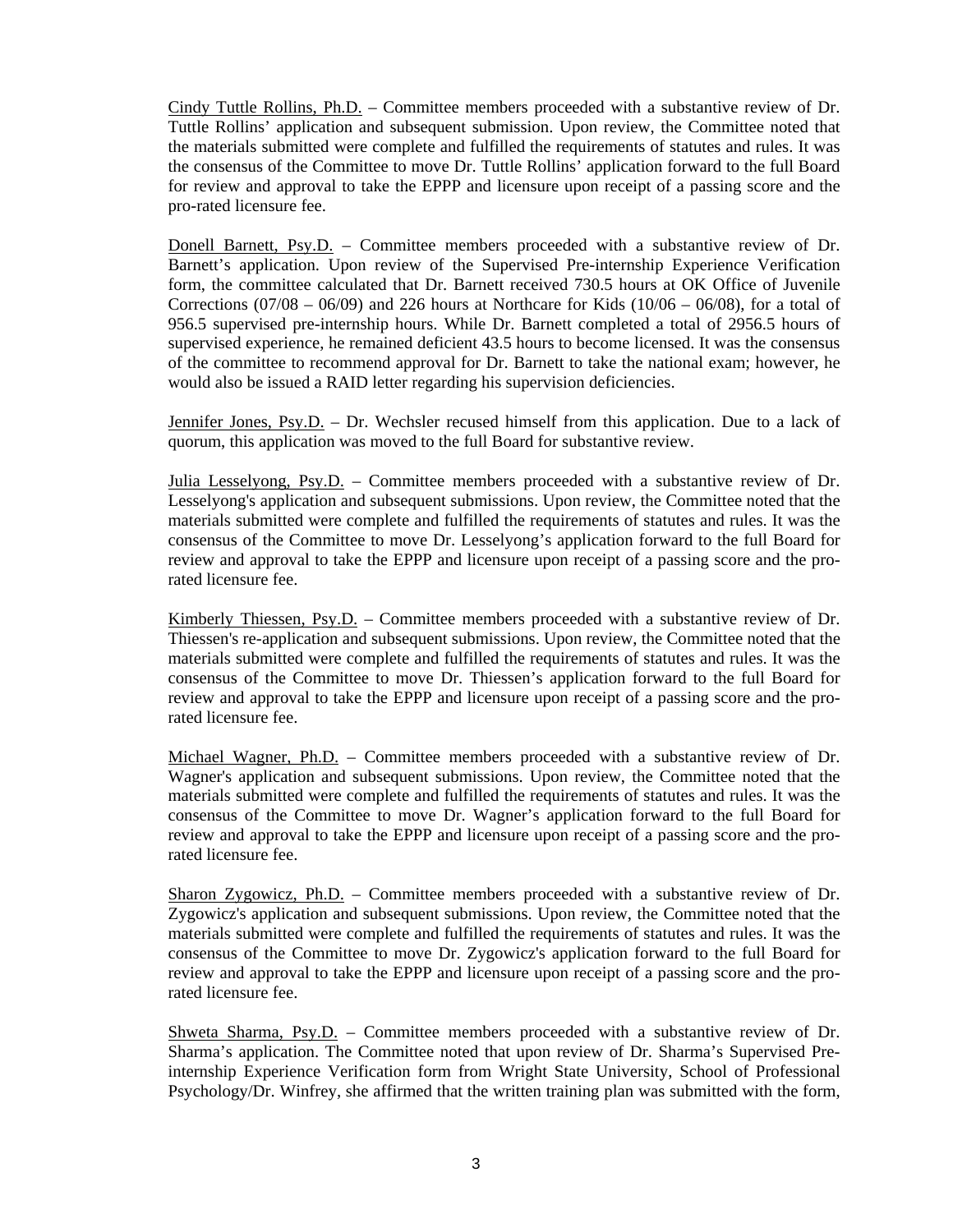yet, no such documentation was received. It was the consensus of the committee to move Dr. Sharma's application forward to the full Board for review and approval to take the EPPP and issue her a RAID letter requesting a copy of the written training plan for her Supervise Pre-Internship Experience.

Sonja Sollenberger, Ph.D. – Committee members proceeded with a substantive review of Dr. Sollenberger's re-application. Upon review, the Committee noted that the materials submitted were complete and fulfilled the requirements of statutes and rules. In addition, the committee noted that Dr. Sollenberger has submitted a request along with her application, to waive the application fees due to a medical issue. It was the consensus of the Committee to move Dr. Sollenberger's application forward to the full Board for review and approval to take the EPPP and licensure upon receipt of a passing score and the pro-rated licensure fee as well as submit the request to waive application fees letter to the Board for review and adjudication.

Wesley Stokes, Psy.D. – Committee members proceeded with a substantive review of Dr. Stokes' application. Upon review, the Committee noted that the materials submitted were complete and fulfilled the requirements of statutes and rules. It was the consensus of the Committee to move Dr. Stokes' application forward to the full Board for review and approval to take the EPPP and licensure upon receipt of a passing score and the pro-rated licensure fee.

Dr. Wechsler made a motion, seconded by Dr. Brundage, to recommend approval of the following applicants to take the national exam as well as issue a Request for Additional Information and Documentation regarding the discrepancies in their applications: Ashley Franklin, Psy.D., Donell Barnett, Psy.D. and Shweta Sharma, Psy.D. The motion carried (2-0).

Dr. Wechsler made a motion, seconded by Dr. Brundage, to forward the applications of Suzana Adams, Psy.D., Cindy Tuttle Rollins, Psy.D. Julia Lesselyong, Psy.D., Kimberly Thiessen, Psy.D., Michael Wagner, Ph.D., Sharon Zygowicz, Ph.D., Sonja Sollenberger, Ph.D., and Wesley Stokes, Psy.D., to the full Board to the full Board for review and approval to sit for the EPPP and licensure upon the receipt of a passing score on the exam. The motion carried (2-0).

In addition, Board staff noted for the record that the application of Jennifer Jones, Psy.D. would be forwarded to the full Board for substantive review due to a lack of committee quorum.

# **Requesting Approval of Application for Licensure by Waiver**

Gloria Bernat, Ph.D. – Dr. Brundage recused herself from this application. Due to a lack of quorum, this application was moved to the full Board for substantive review.

# **Requesting Approval of Application for Licensure by Credential**

Leonard Goodstein, Ph.D., ABPP – Committee members proceeded with a substantive review of Dr. Goodstein's application. Upon review, the Committee noted that the materials submitted were complete and fulfilled the requirements of statutes and rules. It was the consensus of the Committee to move Dr. Goodstein's application forward to the full Board for review and approval for licensure upon receipt of the pro-rated licensure fee.

Linda Leiphart, Ph.D., CPQ – Committee members proceeded with a substantive review of Dr. Leiphart's application. Upon review, the Committee noted that the materials submitted were complete and fulfilled the requirements of statutes and rules. It was the consensus of the Committee to move Dr. Leiphart's application forward to the full Board for review and approval for licensure upon receipt of the pro-rated licensure fee.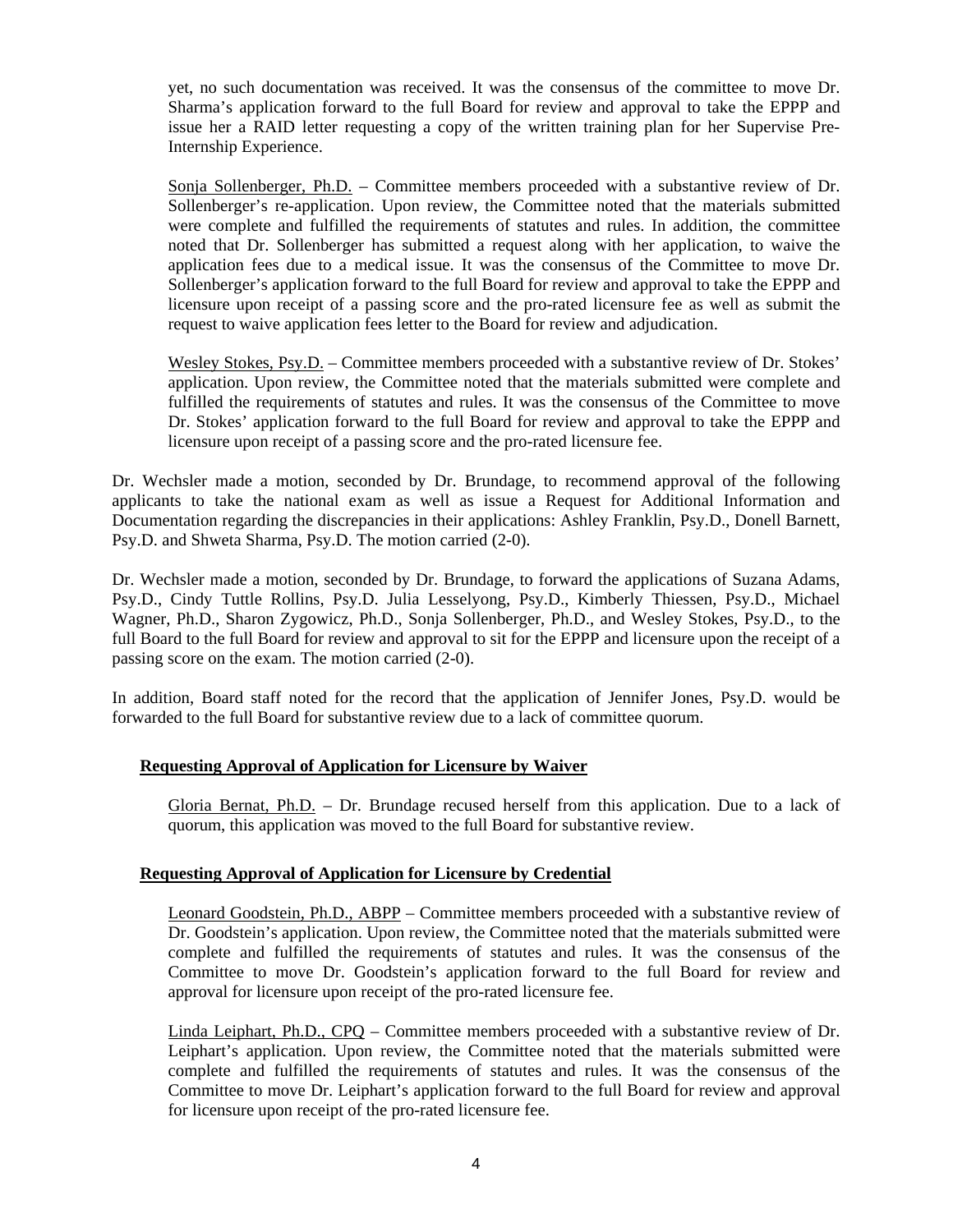Dr. Wechsler made a motion, seconded by Dr. Brundage, to forward the applications of Leonard Goodstein, Ph.D., ABPP and Linda Leiphart, Ph.D., CPQ to the full Board for review and approval for licensure. The motion carried (2-0).

# **5. DISCUSSION/DECISION REGARDING APPROVAL OF BEHAVIOR ANALYST APPLICANTS**

### **Requesting Licensure by Certification**

Having substantively reviewed all the applications, Dr. Wechsler made a motion, seconded by Dr. Brundage, to forward the application of Evelyn Kung, M.A., BCBA to the full Board for review and approval of licensure upon the receipt of the pro-rated license fee. The motion carried (2-0):

#### **Requesting Licensure by Experience**

Bobbie Gallagher, M.A., BCBA - Committee members proceeded with a substantive review of Ms. Gallagher's application. Upon review, the Committee noted that the materials submitted were complete and fulfilled the requirements of statutes and rules. It was the consensus of the Committee to move Ms. Gallagher's application forward to the full Board for review and approval for licensure upon receipt of the pro-rated licensure fee.

Sheena Trayte, M.Ed., BCBA - Committee members proceeded with a substantive review of Ms. Trayte's application. Upon review of the Supervised Work Experience Verification forms from Dr. Davey and Ms. Barosky, both supervisors answered "no" to question #3a, "Did the work experience included . . . conducting behavior assessments and assessment activities related to the need for behavioral interventions" and #3c. "Did the fieldwork include . . . overseeing the implementation of behavior analysis programs for clients." In addition both supervisors answered "no" to question #4 that they "did not observe you engaging in behavior analytic activities in the natural environment at least every two weeks." Therefore the 200 hours accrued at Behavioral and Academic Interventions – Tucson from 01/09 – 04/09 and the 180 hours accrued from The BISTA Center from  $06/09 - 09/09$  do not fulfill the requirements of A.R.S. § 32-2091.03(B)(1) and (B)(3) and A.R.S. § 32-2091.03(D). At this time, Ms. Trayte's supervised experiences total 1180 hours. Pursuant to A.R.S. § 32-2091.03(A)(4), the applicant must accrue 1500 hours of supervised professional work experiences to obtain licensure. The committee requested that Ms. Trayte be issued a RAID indicating that she remains deficient 320 hours of supervision necessary to obtain licensure in Arizona.

Dr. Wechsler made a motion, seconded by Dr. Brundage, to forward the application of Bobbie Gallagher, M.A., BCBA to the full Board for review and approval of licensure upon the receipt of the pro-rated license fee. The motion carried (2-0):

Dr. Wechsler made a second motion, seconded by Dr. Brundage to issue Sheena Trayte, M.Ed., BCBA a RAID letter regarding her supervision deficiencies. The motion carried (2-0).

# **6. SCHEDULE NEXT COMMITTEE MEETING**

Dr. Wechsler noted that the next ARC meeting was scheduled for March 1, 2011 at 7:00 a.m. The date was confirmed by Dr. Brundage and noted by staff.